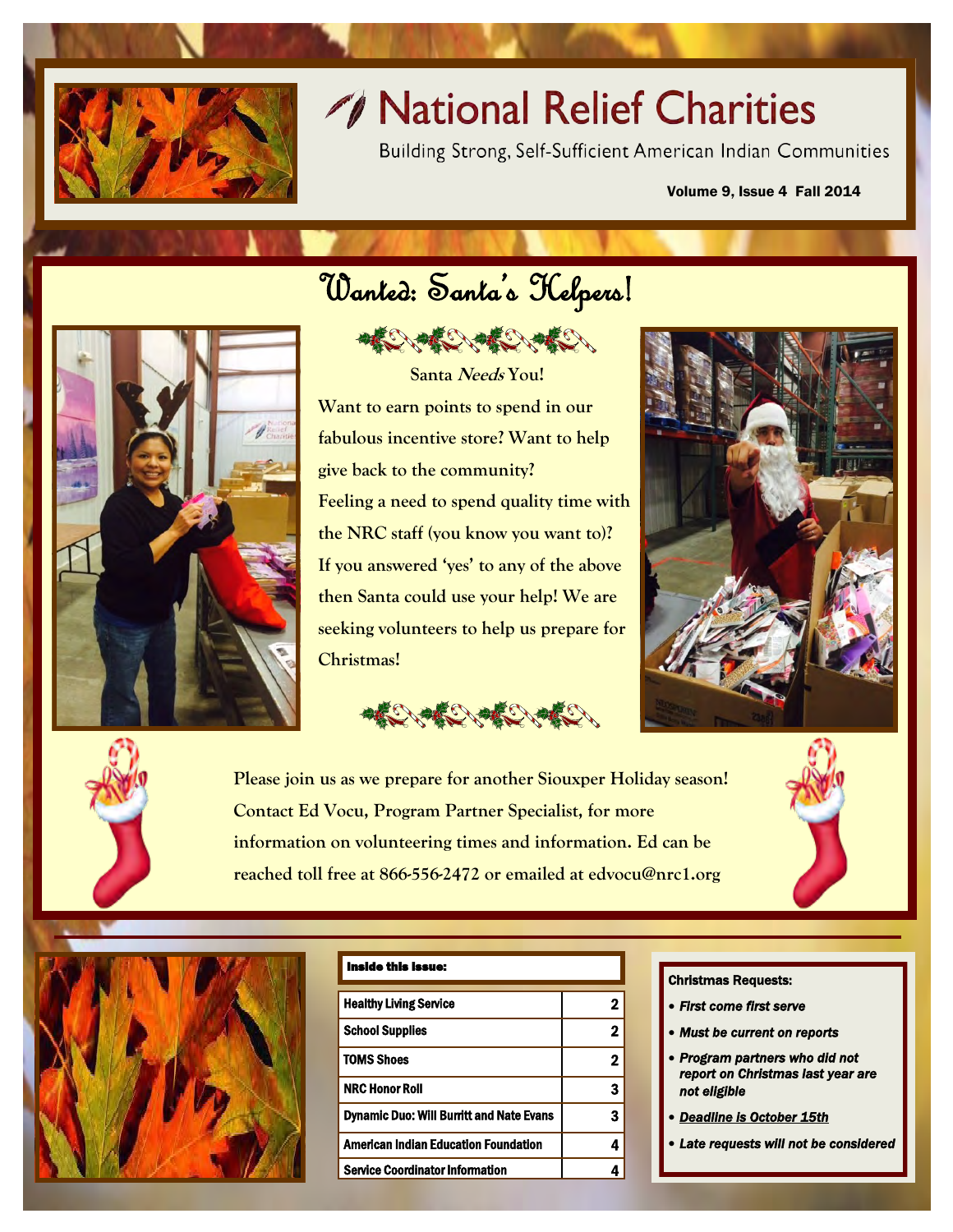## **Healthy Living**

**Healthy Living is the most utilized service at NRC. We send items to programs serving the community. These services include:** 

**Classes** 

**Home Visits** 

**Appointments** 

**If your program offers any of the above, you can receive items to use as incentives to promote positive participation in your program.** 





**Healthy Living classes must have an educational component focusing on self-improvement and needs to be offered on a reoccurring basis. NRC hopes the incentives will:** 

- **-Increase class attendance**
- **-Open the door for home visits**
- **-Decrease appointment no-shows**
- **-Encourage future participation**
- **-Create referrals**
- **-Build rapport**

## **School Supplies**

**This year National Relief Charities served 45 program partners on 16 reservations with school supplies! We take great pride in helping students get ready for school. NRC helped 13,560 students with the tools needed to make the 2014- 2015 year successful!** 



**If you are a school and would like to receive school supplies, you will have to:** 

- **1) Be current on reports**
- **2) Reported on last years school supply shipment**
- **3) Be a school**
- **4) Have your request in ON TIME, deadline is May 15th, 2015 for the 2015 School Supply year**

**TOMS** 





 **TOMS Shoes** 

**It's that time of year again! Make way for NRC! We are visiting schools in our service area to deliver TOMS shoes to each child. Last year we handed out more than 40,000 pairs of shoes while visiting 120 different schools on 24 reservations. See you soon!** 

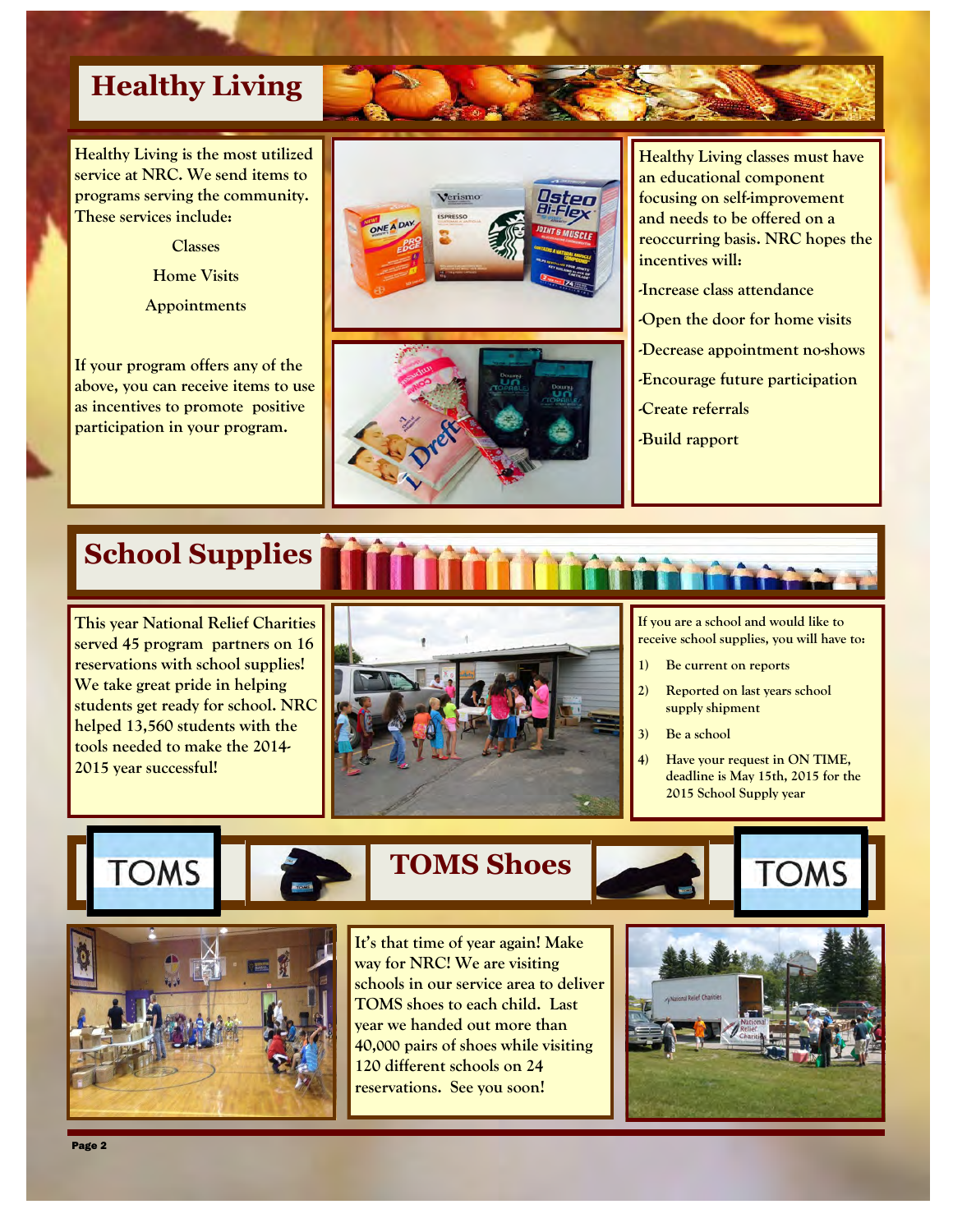

# **Fall 2014 Program Partner Honor Roll**

**Each newsletter we like to dedicate a section to Program Partners who have turned in all their reports on time for the previous quarter. Here are those partners for the Summer quarter. Thank you! Your hard work is very much appreciated!** 

| Reservation              | Name                              | Contact              | <b>Services Utilized</b>              | Program                    |
|--------------------------|-----------------------------------|----------------------|---------------------------------------|----------------------------|
| <b>Flathead Nation</b>   | <b>Mission Valley Food Pantry</b> | <b>Heide Riddle</b>  | <b>Food Pantry</b>                    | January 2011               |
|                          |                                   |                      | <b>Healthy Living &amp; Community</b> |                            |
| <b>Black Feet Nation</b> | <b>Community Health Reps</b>      | Roberta Wagner       | <b>Events</b>                         | November 2011<br>September |
| <b>Black Feet Nation</b> | <b>Blackfeet LIHEAP</b>           | Lolita Last Star     | <b>Incentive</b>                      | 2011                       |
|                          |                                   |                      | <b>Healthy Living &amp; Community</b> |                            |
| Crow Agency              | <b>Indian Healthcare Services</b> | Glenn Fung           | <b>Events</b>                         | December 2013              |
| <b>Cheyenne River</b>    | <b>CRST Homeless Shelter</b>      | Deanna Gomez         | Residential                           | <b>March 2013</b>          |
| <b>Flathead Nation</b>   | <b>DHRD Respite House</b>         | Sylvia Aims Back     | <b>Residential</b>                    | <b>May 2008</b>            |
|                          |                                   |                      | School Supplies, Literacy, Easter,    |                            |
| <b>Fort Peck</b>         | <b>Frazer Public School</b>       | Julie Flynn          | <b>Incentive</b>                      | <b>June 2008</b>           |
|                          | <b>Minot Vocational Adjust-</b>   |                      |                                       |                            |
| <b>Turtle Mountain</b>   | ment                              | <b>Bonnie Nadeau</b> | Residential & Christmas               | <b>June 2011</b>           |

### amir Duo

### Dynamic Duo**: Will Burritt and Nate Evans**



 **The National Relief Charities distribution center in Rapid City is home to the dynamic duo of Will and Nate. Both have been here for over ten years. Both seem to know everything in the warehouse, even before things happen. Both are experts with our inventory control complex computer system. Both seem to be here all of the time. Will Burritt is the warehouse manager with over 12 years of experience at NRC. Nate Evans is our inventory control specialist with over ten years' experience who ensures the inventory is ALWAYS 100% accurate.** 

 **Will is definitely a work-a-holic. If trucks need loaded at 2:00AM he is in here getting it done. Over long holiday weekends he is in the building checking the safety and security of everything. When snow needs plowed he is here before everyone in the early mornings clearing parking spaces. If one of his employees needs tools or training** 

**he does everything to make sure they have what they need to do their jobs. Will is also an enrolled member of the Oglala Sioux Tribe. He is a family man with a beautiful wife and five wonderful children.** 

 **Nate too is one that does whatever it takes to get the job done. We often say we have to force Nate to take time off. He is truly dedicated to his job. He is never late for work. He never leaves early. He takes great pride in ensuring the inventory at NRC is 100% accurate. We kept track of how much Nate walked in a day around the warehouse with a pedometer. We had him wear it for a week and looked at the results. Nate walked about 5 miles a day around the inside of our warehouse checking orders, cycle counting item and looking to make sure every item's count was right. That is one dedicated, dependable employee. Recently Nate had a son born so now he might want a little bit of time away from work.** 

 **We are fortunate to have so many Siouxper-stars at NRC. We have many employees who have worked here for over 10 years. Will and Nate are two fantastic employees making a positive difference every single day.**